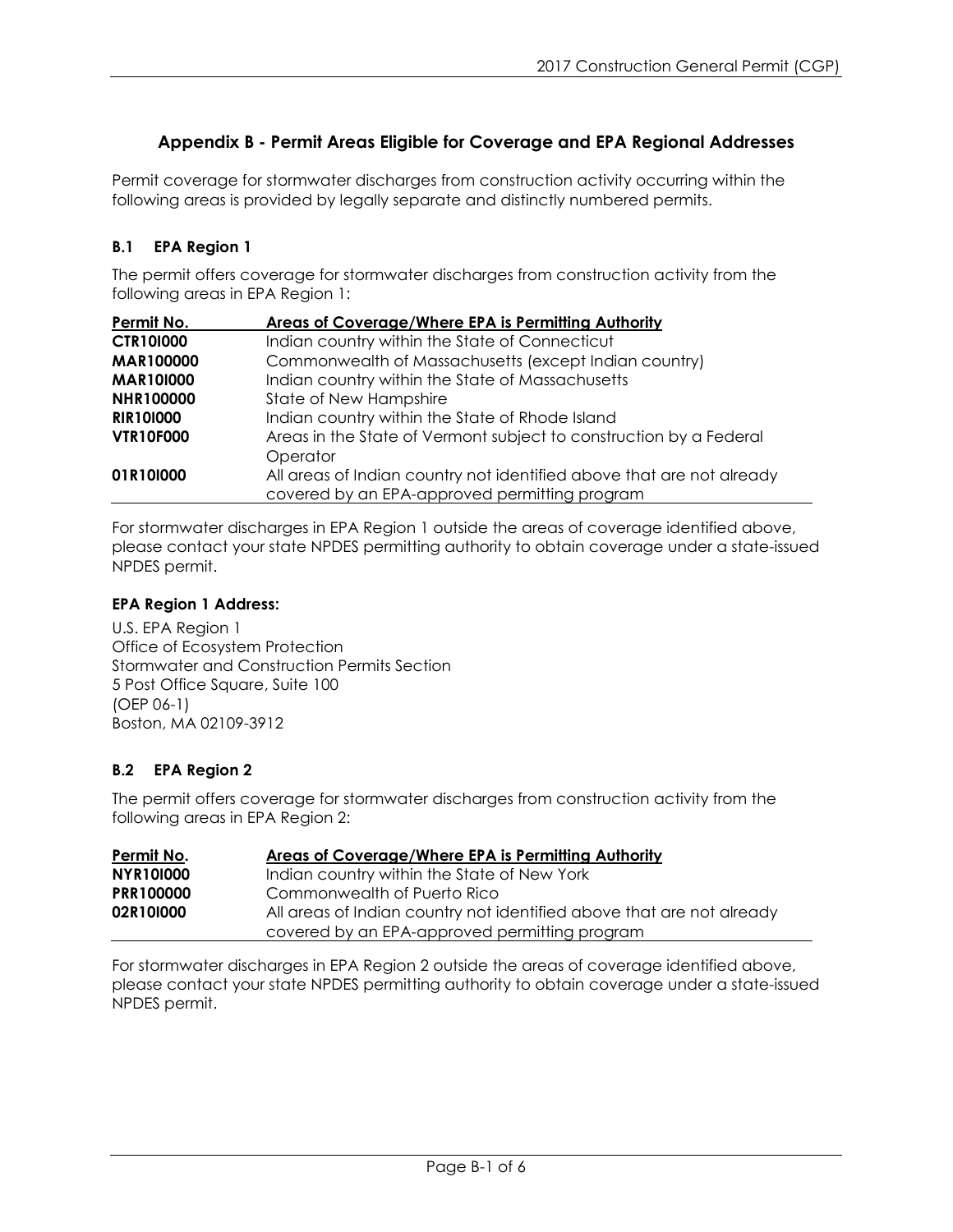#### **EPA Region 2 Address:**

*For Puerto Rico:* U.S. EPA Region 2 Caribbean Environmental Protection Division NPDES Stormwater Program City View Plaza II – Suite 7000 48 Rd. 165 Km 1.2 Guaynabo, PR 00968-8069

*For New York:* U.S. EPA Region 2 NPDES Stormwater Program 290 Broadway, 24th Floor New York, NY 10007-1866

#### **B.3 EPA Region 3**

The permit offers coverage for stormwater discharges from construction activity from the following areas in EPA Region 3:

| Permit No.       | Areas of Coverage/Where EPA is Permitting Authority                             |
|------------------|---------------------------------------------------------------------------------|
| <b>DCR100000</b> | District of Columbia                                                            |
| <b>DER10F000</b> | Areas in the State of Delaware subject to construction by a Federal<br>Operator |
| <b>VAR101000</b> | Indian country within the State of Virginia                                     |
| 03R10I000        | All areas of Indian country not identified above that are not already           |
|                  | covered by an EPA-approved permitting program                                   |

For stormwater discharges in EPA Region 3 outside the areas of coverage identified above, please contact your state NPDES permitting authority to obtain coverage under a state-issued NPDES permit.

#### **EPA Region 3 Address:**

U.S. EPA Region 3 Office of NPDES Permits and Enforcement NPDES Permits Branch, Mailcode 3WP41 1650 Arch Street Philadelphia, PA 19103

#### **B.4 EPA Region 4**

The permit offers coverage for stormwater discharges from construction activity from the following areas in EPA Region 4:

| Permit No.       | Areas of Coverage/Where EPA is Permitting Authority                                                                                                                |
|------------------|--------------------------------------------------------------------------------------------------------------------------------------------------------------------|
| ALR101000        | Indian country within the State of Alabama                                                                                                                         |
| <b>FLR101000</b> | Indian country within the State of Florida                                                                                                                         |
| <b>MSR101000</b> | Indian country within the State of Mississippi                                                                                                                     |
| <b>NCR101000</b> | Indian country within the State of North Carolina                                                                                                                  |
| 04R10I000        | All areas of Indian country not identified above that are not already<br>covered by an EPA-approved permitting program (except Catawba<br>lands in South Carolina) |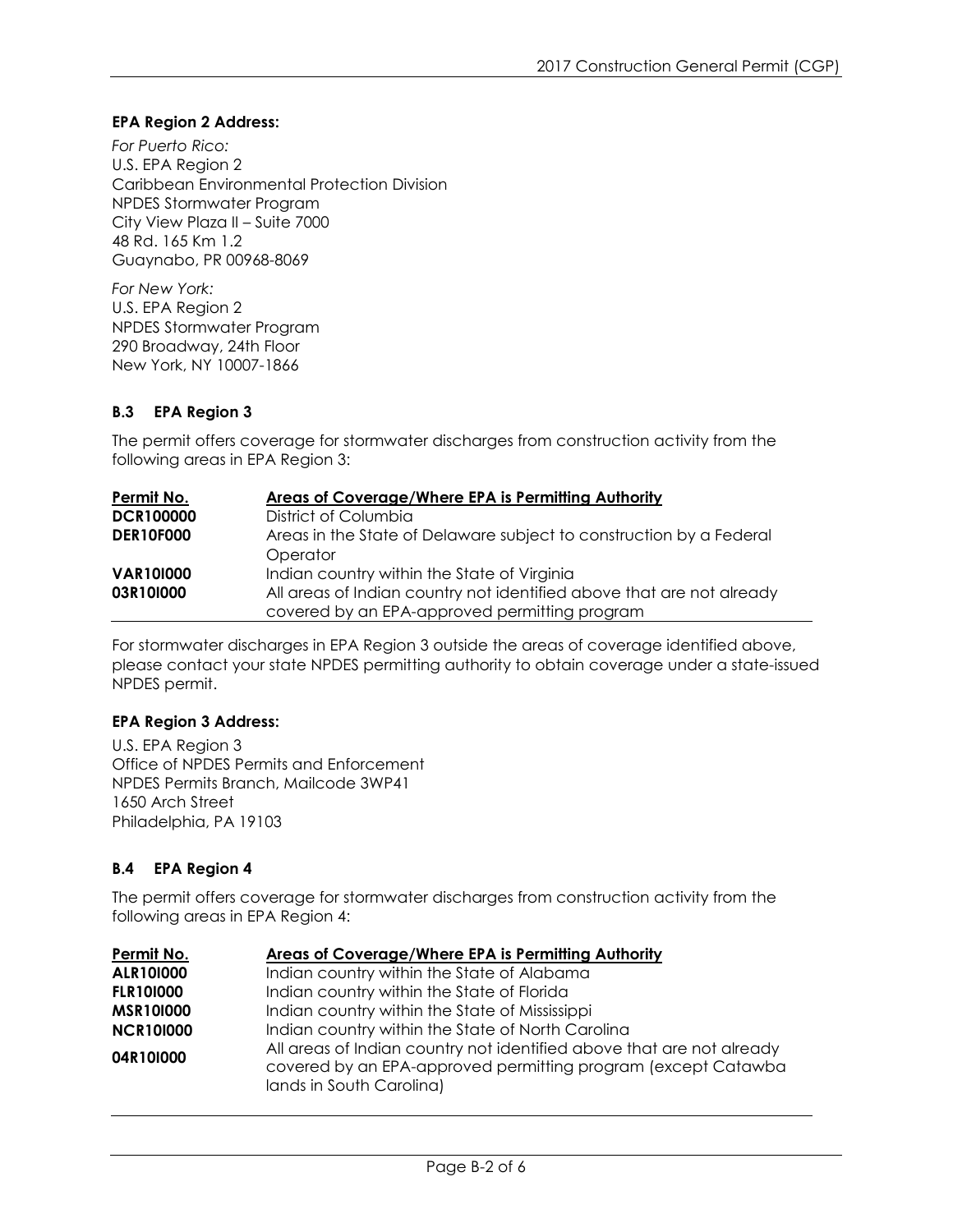For stormwater discharges in EPA Region 4 outside the areas of coverage identified above, please contact your state NPDES permitting authority to obtain coverage under a state-issued NPDES permit.

#### **EPA Region 4 Address:**

U.S. EPA Region 4 Water Protection Division NPDES Stormwater Program Atlanta Federal Center 61 Forsyth Street SW Atlanta, GA 30303-3104

### **B.5 EPA Region 5**

The permit offers coverage for stormwater discharges from construction activity from the following areas in EPA Region 5:

| Permit No.       | <b>Areas of Coverage/Where EPA is Permitting Authority</b>            |
|------------------|-----------------------------------------------------------------------|
| <b>MIR101000</b> | Indian country within the State of Michigan                           |
| <b>MNR101000</b> | Indian country within the State of Minnesota                          |
| <b>WIR101000</b> | Indian country within the State of Wisconsin, except the Sokaogon     |
|                  | Chippewa (Mole Lake) Community                                        |
| 05R10I000        | All areas of Indian country not identified above that are not already |
|                  | covered by an EPA-approved permitting program                         |

For stormwater discharges in EPA Region 5 outside the areas of coverage identified above, please contact your state NPDES permitting authority to obtain coverage under a state-issued NPDES permit.

#### **EPA Region 5 Address:**

U.S. EPA Region 5 NPDES Program Branch 77 W. Jackson Blvd. Mail Code WN16J Chicago, IL 60604-3507

#### **B.6 EPA Region 6**

The permit offers coverage for stormwater discharges from construction activity from the following areas in EPA Region 6:

| Permit No.       | Areas of Coverage/Where EPA is Permitting Authority                                                                                          |
|------------------|----------------------------------------------------------------------------------------------------------------------------------------------|
| <b>LAR101000</b> | Indian country within the State of Louisiana                                                                                                 |
| <b>NMR100000</b> | State of New Mexico, except Indian country                                                                                                   |
| <b>NMR101000</b> | Indian country within the State of New Mexico, except Navajo                                                                                 |
|                  | Reservation Lands that are covered under Arizona permit AZR101000                                                                            |
|                  | and Ute Mountain Reservation Lands that are covered under Colorado                                                                           |
|                  | permit COR101000.                                                                                                                            |
| <b>OKR101000</b> | Indian country within the State of Oklahoma                                                                                                  |
| <b>OKR10F000</b> | Discharges in the State of Oklahoma that are not under the authority of                                                                      |
|                  | the Oklahoma Department of Environmental Quality, including activities<br>associated with oil and gas exploration, drilling, operations, and |
|                  |                                                                                                                                              |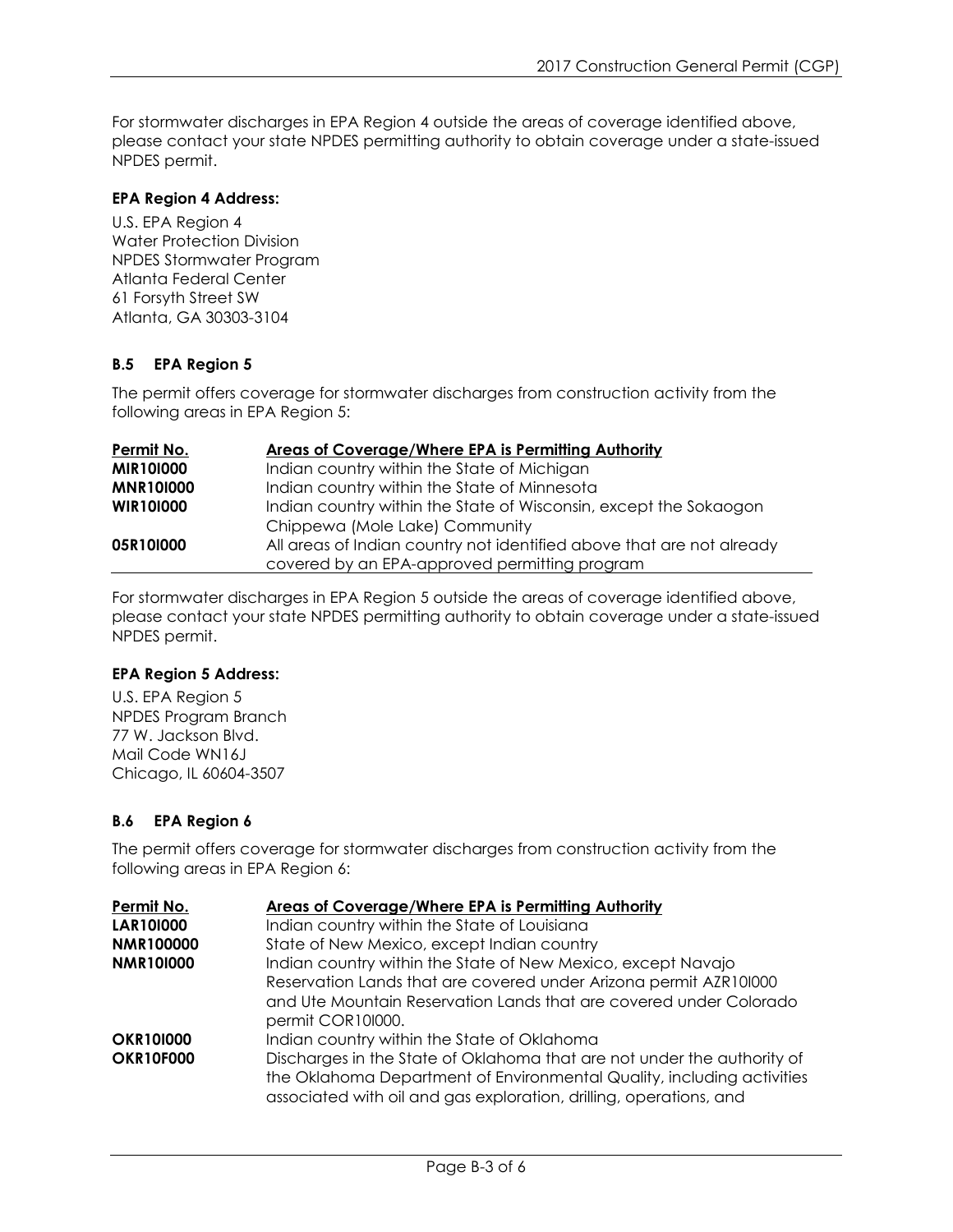| Permit No.       | <b>Areas of Coverage/Where EPA is Permitting Authority</b>               |
|------------------|--------------------------------------------------------------------------|
|                  | pipelines (includes SIC Groups 13 and 46, and SIC codes 492 and 5171),   |
|                  | and point source discharges associated with agricultural production,     |
|                  | services, and silviculture (includes SIC Groups 01, 02, 07, 08, 09).     |
| <b>TXR10F000</b> | Discharges in the State of Texas that are not under the authority of the |
|                  | Texas Commission on Environmental Quality (formerly TNRCC), including    |
|                  | activities associated with the exploration, development, or production   |
|                  | of oil or gas or geothermal resources, including transportation of crude |
|                  | oil or natural gas by pipeline.                                          |
| <b>TXR101000</b> | Indian country within the State of Texas                                 |
| 06R10I000        | All areas of Indian country not identified above that are not already    |
|                  | covered by an EPA-approved permitting program                            |

For stormwater discharges in EPA Region 6 outside the areas of coverage identified above, please contact your state NPDES permitting authority to obtain coverage under a state-issued NPDES permit.

### **EPA Region 6 Address:**

U.S. EPA Region 6 NPDES Stormwater Program (WQ-PP) 1445 Ross Avenue, Suite 1200 Dallas, TX 75202-2733

# **B.7 EPA Region 7**

The permit offers coverage for stormwater discharges from construction activity from the following areas in EPA Region 7:

| Permit No.       | Areas of Coverage/Where EPA is Permitting Authority                   |
|------------------|-----------------------------------------------------------------------|
| <b>IAR101000</b> | Indian country within the State of Iowa                               |
| <b>KSR101000</b> | Indian country within the State of Kansas                             |
| <b>NER101000</b> | Indian country within the State of Nebraska, except Pine Ridge        |
|                  | Reservation lands (see Region 8)                                      |
| 07R10I000        | All areas of Indian country not identified above that are not already |
|                  | covered by an EPA-approved permitting program                         |

For stormwater discharges in EPA Region 7 outside the areas of coverage identified above, please contact your state NPDES permitting authority to obtain coverage under a state-issued NPDES permit.

#### **EPA Region 7 Address:**

U.S. EPA Region 7 NPDES Stormwater Program 11201 Renner Blvd Lenexa, KS 66219

# **B.8 EPA Region 8**

The permit offers coverage for stormwater discharges from construction activity from the following areas in EPA Region 8: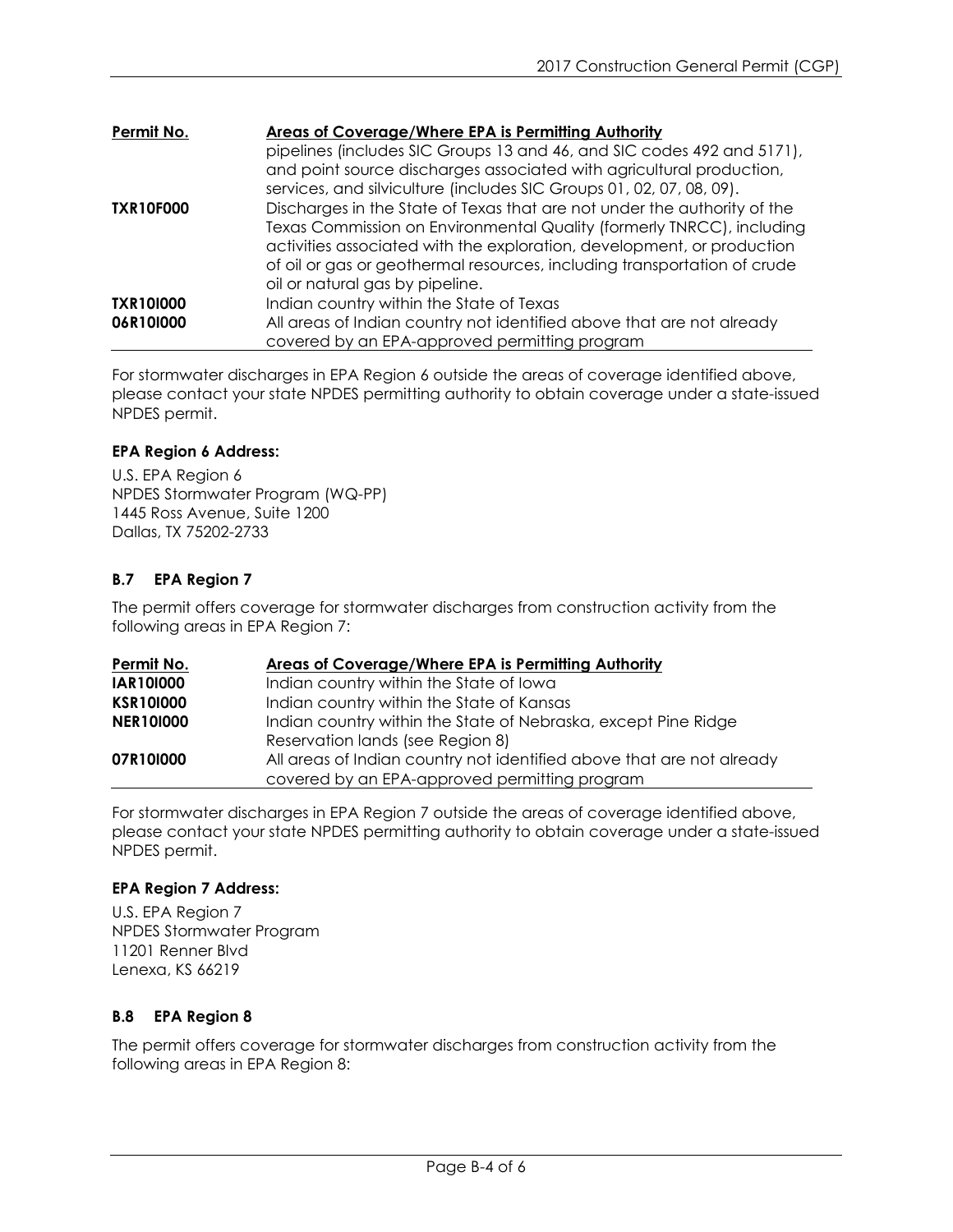| Permit No.       | Areas of Coverage/Where EPA is Permitting Authority                         |
|------------------|-----------------------------------------------------------------------------|
| <b>COR10F000</b> | Areas in the State of Colorado, except those located on Indian country,     |
|                  | subject to construction activity by a Federal Operator                      |
| <b>COR101000</b> | Indian country within the State of Colorado, as well as the portion of the  |
|                  | Ute Mountain Reservation located in New Mexico                              |
| <b>MTR101000</b> | Indian country within the State of Montana                                  |
| <b>NDR101000</b> | Indian country within the State of North Dakota, as well as that portion of |
|                  | the Standing Rock Reservation located in South Dakota (except for the       |
|                  | portion of the lands within the former boundaries of the Lake Traverse      |
|                  | Reservation which is covered under South Dakota permit SDR101000            |
|                  | listed below)                                                               |
| <b>SDR101000</b> | Indian country within the State of South Dakota, as well as the portion of  |
|                  | the Pine Ridge Reservation located in Nebraska and the portion of the       |
|                  | lands within the former boundaries of the Lake Traverse Reservation         |
|                  | located in North Dakota (except for the Standing Rock Reservation           |
|                  | which is covered under North Dakota permit NDR101000 listed above)          |
| <b>UTR101000</b> | Indian country within the State of Utah, except Goshute and Navajo          |
|                  | Reservation lands (see Region 9)                                            |
| <b>WYR101000</b> | Indian country within the State of Wyoming                                  |
| 08R10I000        | All areas of Indian country not identified above that are not already       |
|                  | covered by an EPA-approved permitting program                               |

For stormwater discharges in EPA Region 8 outside the areas of coverage identified above, please contact your state NPDES permitting authority to obtain coverage under a state-issued NPDES permit.

#### **EPA Region 8 Address:**

EPA Region 8 Storm Water Program Mailcode: 8P-W-WW 1595 Wynkoop Street Denver, CO 80202-1129

# **B.9 EPA Region 9**

The permit offers coverage for stormwater discharges from construction activity from the following areas in EPA Region 9:

| Permit No.       | <b>Areas of Coverage/Where EPA is Permitting Authority</b>                |
|------------------|---------------------------------------------------------------------------|
| ASR100000        | Island of American Samoa                                                  |
| AZR101000        | Indian country within the State of Arizona, as well as Navajo Reservation |
|                  | lands in New Mexico and Utah                                              |
| <b>CAR101000</b> | Indian country within the State of California                             |
| <b>GUR100000</b> | Island of Guam                                                            |
| <b>JAR100000</b> | Johnston Atoll                                                            |
| <b>MPR100000</b> | Commonwealth of the Northern Mariana Islands                              |
| <b>MWR100000</b> | Midway Island and Wake Island                                             |
| <b>NVR101000</b> | Indian country within the State of Nevada, as well as the Duck Valley     |
|                  | Reservation in Idaho, the Fort McDermitt Reservation in Oregon and the    |
|                  | Goshute Reservation in Utah                                               |
| 09R10I000        | All areas of Indian country not identified above that are not already     |
|                  | covered by an EPA-approved permitting program                             |